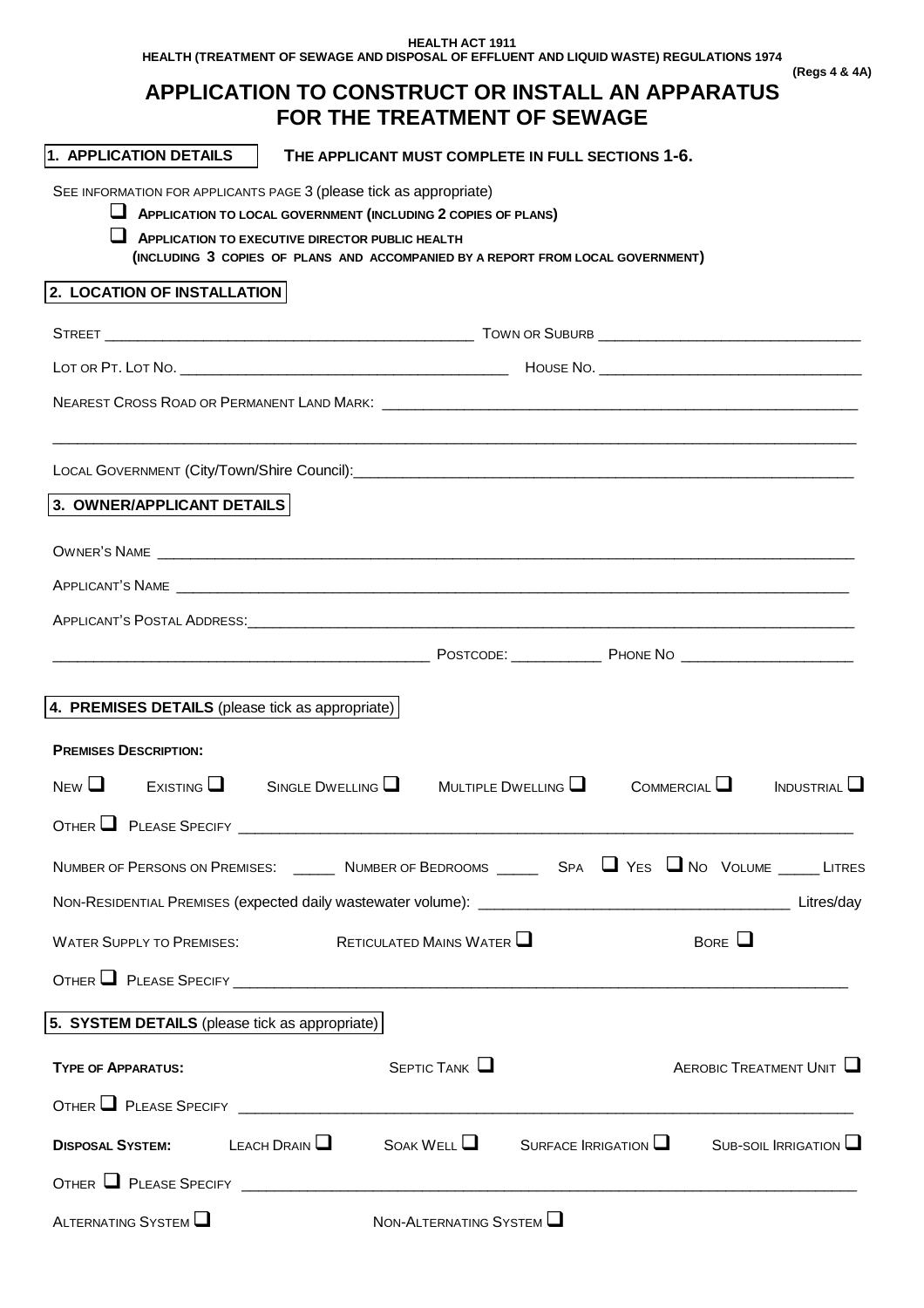### **6. DECLARATION AND SIGNATURE OF APPLICANT**

I hereby apply as the owner, or the person authorised to act on behalf of the owner, for approval to construct or install the apparatus as referred to above. I have attached \_\_\_\_\_ copies of a site plan, (see attached information sheet for requirements for plans) showing the location of the apparatus and all relevant dimensions and site detail, including distances from boundaries and water supplies/source.

Also attached (if required) is a local government report for an application to the Executive Director Public Health.

| Please print name:          |                                                                                                                                                                                                                                                                               |                                                                                                |      |                        |
|-----------------------------|-------------------------------------------------------------------------------------------------------------------------------------------------------------------------------------------------------------------------------------------------------------------------------|------------------------------------------------------------------------------------------------|------|------------------------|
|                             | <b>LOCAL GOVERNMENT OFFICE USE</b>                                                                                                                                                                                                                                            |                                                                                                |      |                        |
| 7. SITE CONDITIONS          |                                                                                                                                                                                                                                                                               |                                                                                                |      |                        |
| NATURE OF SOIL: $SAND \Box$ | $G$ RAVFI $\Box$                                                                                                                                                                                                                                                              | $L$ OAM $\Box$                                                                                 | CLAY |                        |
|                             |                                                                                                                                                                                                                                                                               |                                                                                                |      |                        |
|                             | DEPTH FROM NATURAL GROUND LEVEL TO HIGHEST KNOWN PERMANENT/SEASONAL OR TIDAL WATER TABLE (MM) ______                                                                                                                                                                          |                                                                                                |      |                        |
|                             | WILL THE APPARATUS BE INSTALLED IN ANY OF THE FOLLOWING LOCATIONS:<br>WITHIN 30 M OF A WELL, BORE, WATERCOURSE, DAM INTENDED TO BE USED FOR HUMAN CONSUMPTION $\Box$ YES<br>IN AN AREA LIKELY TO BE SUBJECT TO FLOODING OR INUNDATION IN A 1:10 YEAR RETURN EVENT. $\Box$ YES |                                                                                                |      | $\Box$ No<br>$\Box$ No |
|                             |                                                                                                                                                                                                                                                                               |                                                                                                |      |                        |
| 8. CONDITIONS OF APPROVAL   |                                                                                                                                                                                                                                                                               |                                                                                                |      |                        |
|                             |                                                                                                                                                                                                                                                                               |                                                                                                |      |                        |
|                             |                                                                                                                                                                                                                                                                               |                                                                                                |      |                        |
|                             |                                                                                                                                                                                                                                                                               |                                                                                                |      |                        |
|                             |                                                                                                                                                                                                                                                                               |                                                                                                |      |                        |
|                             |                                                                                                                                                                                                                                                                               |                                                                                                |      |                        |
|                             |                                                                                                                                                                                                                                                                               |                                                                                                |      |                        |
|                             |                                                                                                                                                                                                                                                                               |                                                                                                |      |                        |
|                             |                                                                                                                                                                                                                                                                               |                                                                                                |      |                        |
|                             |                                                                                                                                                                                                                                                                               |                                                                                                |      |                        |
|                             |                                                                                                                                                                                                                                                                               |                                                                                                |      |                        |
| 9. APPROVAL                 |                                                                                                                                                                                                                                                                               |                                                                                                |      |                        |
|                             |                                                                                                                                                                                                                                                                               | $\Box$ APPROVED (subject to above conditions)<br>$\Box$ REFUSED (reasons for refusal attached) |      |                        |
|                             |                                                                                                                                                                                                                                                                               |                                                                                                |      |                        |
|                             |                                                                                                                                                                                                                                                                               |                                                                                                |      |                        |
|                             |                                                                                                                                                                                                                                                                               | APPROVAL NO. _________________________                                                         |      |                        |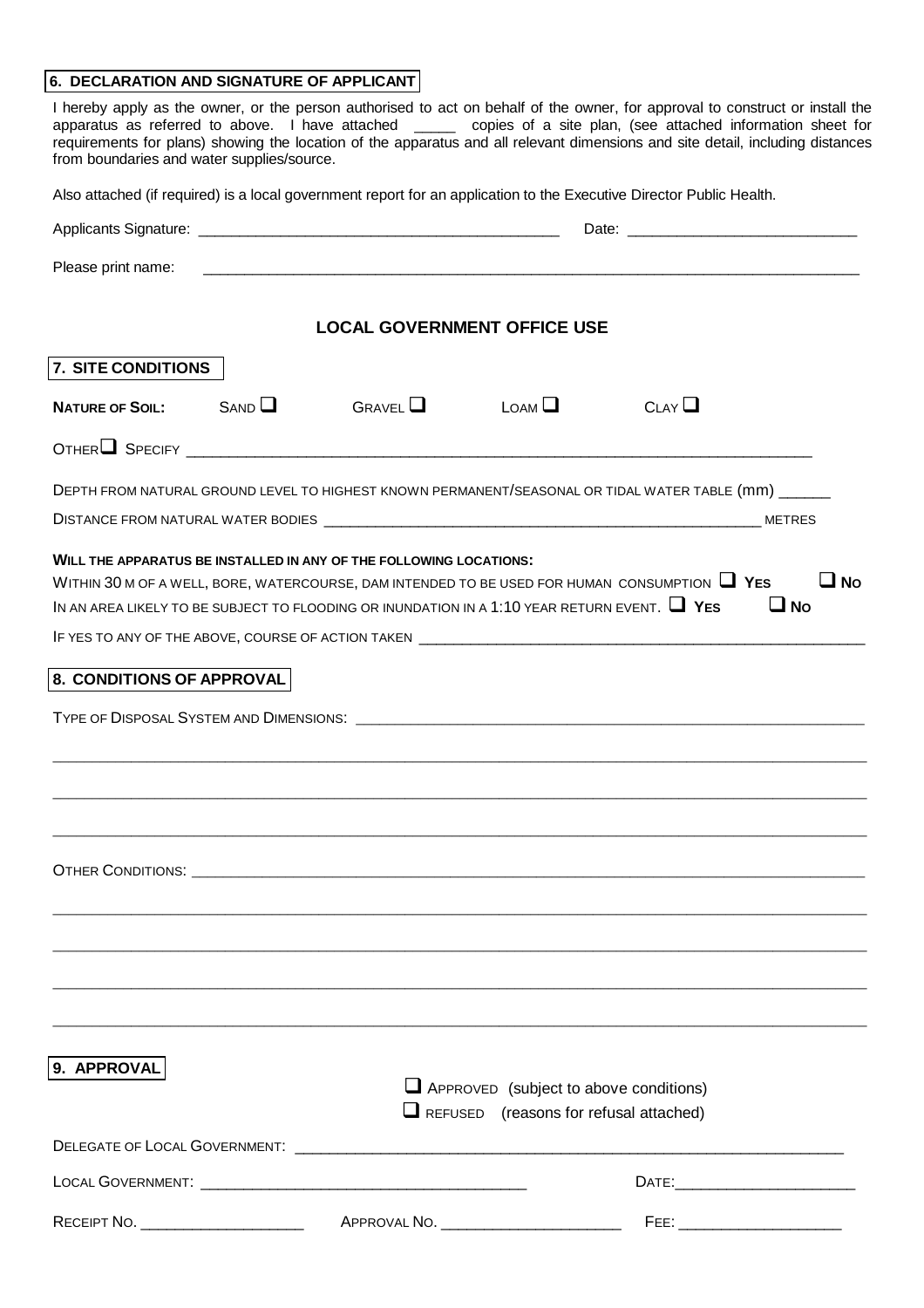### **INFORMATION FOR APPLICANTS**

APPLICANTS SHOULD COMPLETE SECTIONS **1-6** OF THE APPLICATION AND SIGN THE DECLARATION.

### **DRAWINGS**

### **EACH APPLICATION MUST BE ACCOMPANIED BY:**

- **2 COPIES OF A SITE PLAN (FOR APPLICATIONS TO LOCAL GOVERNMENT)**
- **3 COPIES OF A SITE PLAN (FOR APPLICATIONS TO THE EXECUTIVE DIRECTOR PUBLIC HEALTH)**

SITE PLANS SHOULD BE DRAWN TO A SCALE OF 1:100, AND LABELLED WITH ALL DIMENSIONS AND INCLUDE THE FOLLOWING DETAIL:

- LOCATION OF THE APPARATUS AND ALL DRAINS AND PIPEWORK
- DISTANCE OF THE APPARATUS FROM ALL BUILDINGS, BOUNDARIES, BORES, WATERWAYS AND WATER BODIES
- DISTANCE OF ALL RECEPTACLES FOR DRAINAGE FROM TRAFFICABLE AREAS.

### **SUBMISSION OF APPLICATION**

#### **APPLICATIONS FOR APPROVAL BY LOCAL GOVERNMENT, APPLY ONLY TO THE FOLLOWING:**

- **A SINGLE DWELLING ON A SINGLE LOT**
- **ANY OTHER BUILDING THAT PRODUCES NOT MORE THAN 540 LITRES OF SEWAGE PER DAY.**

#### **APPLICATIONS FOR APPROVAL BY THE EXECUTIVE DIRECTOR PUBLIC HEALTH APPLY TO:**

• **ALL OTHER SITUATIONS EXCEPT AS REFERRED TO ABOVE.** 

ONCE THE APPLICATION FORM HAS BEEN COMPLETED IT SHOULD BE SUBMITTED TOGETHER WITH THE PLANS TO THE LOCAL GOVERNMENT. WHERE AN APPLICATION REQUIRES THE APPROVAL OF THE EXECUTIVE DIRECTOR PUBLIC HEALTH, A LOCAL GOVERNMENT REPORT MUST ALSO BE PROVIDED. (SEE APPROVALS BY EXECUTIVE DIRECTOR PUBLIC HEALTH BELOW)

THE LOCAL GOVERNMENT WILL HELP YOU DETERMINE TO WHOM THE APPLICATION SHOULD BE MADE, WHETHER A LOCAL GOVERNMENT REPORT IS REQUIRED, AND THE FEES PAYABLE.

#### **APPROVALS BY EXECUTIVE DIRECTOR PUBLIC HEALTH**

WHERE AN APPLICATION REQUIRES THE APPROVAL OF THE EXECUTIVE DIRECTOR PUBLIC HEALTH, THE APPLICANT SHOULD COMPLETE THE APPLICATION FORM AND ATTACH THE FOLLOWING:

- 3 COPIES OF THE SITE PLAN
- A LOCAL GOVERNMENT REPORT
- PAYMENT OF \$35 TO THE EXECUTIVE DIRECTOR PUBLIC HEALTH.

TO ASSIST IN THE APPROVAL PROCESS, IT IS SUGGESTED THAT THE APPLICATION IN THE FIRST INSTANCE BE LODGED WITH THE LOCAL GOVERNMENT (SO THAT A LOCAL GOVERNMENT REPORT CAN BE ISSUED) AND THEN FORWARDED TO:

> **Accounts Receivable Sundry Debtors Health Corporate Network Level 9 81 St Georges Terrace Perth WA 6000**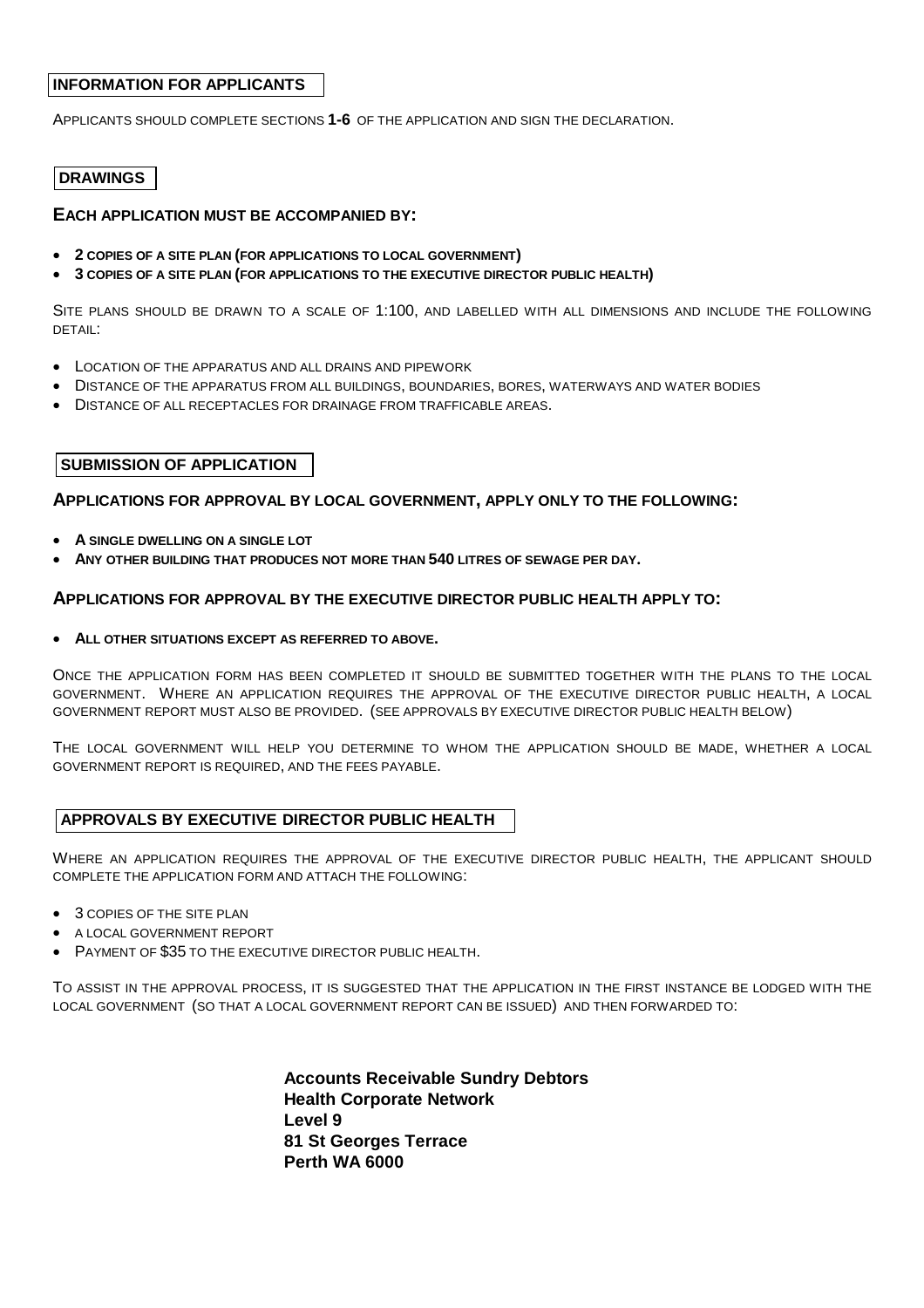### **PAYMENT OPTIONS**

#### **OPTION 1**

PAYMENT MAY BE MADE BY EITHER CHEQUE OR MONEY ORDER MADE PAYABLE TO **DEPARTMENT OF HEALTH (WATER UNIT)**.

#### **OPTION 2**

TO PAY BY CREDIT CARD, TELEPHONE **1300 367 291** WITH YOUR CREDIT CARD DETAILS AND RECORD YOUR RECEIPT NUMBER BELOW

TELEPHONE RECEIPT NUMBER:

| <b>OR</b>     |                                                         |                   |
|---------------|---------------------------------------------------------|-------------------|
|               | COMPLETE THE DETAILS BELOW AND SEND IN WITH APPLICATION |                   |
| TYPE OF CARD: | MASTERCARD                                              | VISA CARD         |
|               |                                                         |                   |
|               |                                                         |                   |
|               |                                                         |                   |
|               |                                                         | <b>SIGNATURE:</b> |

### **WORK NOT TO COMMENCE**

IF THE PLANS ARE APPROVED OR REFUSED, THE APPLICANT WILL BE NOTIFIED.

**PLEASE NOTE THAT TO START WORK ON THE CONSTRUCTION OR INSTALLATION OF AN APPARATUS WITHOUT APPROVAL IS AN OFFENCE UNDER SECTION 107(2) OF THE HEALTH ACT 1911.** 

### **PERMIT TO USE APPARATUS**

WHEN YOU HAVE OBTAINED APPROVAL, YOU MAY PROCEED WITH THE CONSTRUCTION OR INSTALLATION OF THE APPARATUS. BEFORE SEALING THE SEPTIC TANK OR COVERING THE DRAINS, NOTIFY AN ENVIRONMENTAL HEALTH OFFICER FROM THE LOCAL GOVERNMENT, SO THAT THEY MAY INSPECT THE APPARATUS AND ISSUE A PERMIT TO USE THE APPARATUS.

**PLEASE NOTE THAT IT AN OFFENCE UNDER SECTION 107(4) OF THE HEALTH ACT 1911 TO USE AN APPARATUS BEFORE IT HAS BEEN INSPECTED AND A PERMIT TO USE THE APPARATUS ISSUED.** 

### **COMPLIANCE WITH REGULATIONS**

- CONSTRUCTION OF THE APPARATUS SHALL BE IN ACCORDANCE WITH THE REQUIREMENTS OF THE **HEALTH (TREATMENT OF SEWAGE AND DISPOSAL OF EFFLUENT AND LIQUID WASTE) REGULATIONS 1974.**
- ALL MATERIALS, PIPES, BENDS, JUNCTIONS, FITTINGS AND FIXTURES SHALL BE SOUND AND FREE FROM DEFECTS AND SHALL BE AUTHORISED AND INSTALLED IN ACCORDANCE WITH THE BY-LAWS OF THE WATER CORPORATION.
- APPROVAL WILL NOT BE GIVEN FOR THE INSTALLATION OF AN APPARATUS WHERE SEWER CONNECTION IS AVAILABLE AS PROVIDED FOR BY EITHER SECTION 72 OR SECTION 81 OF THE HEALTH ACT 1911.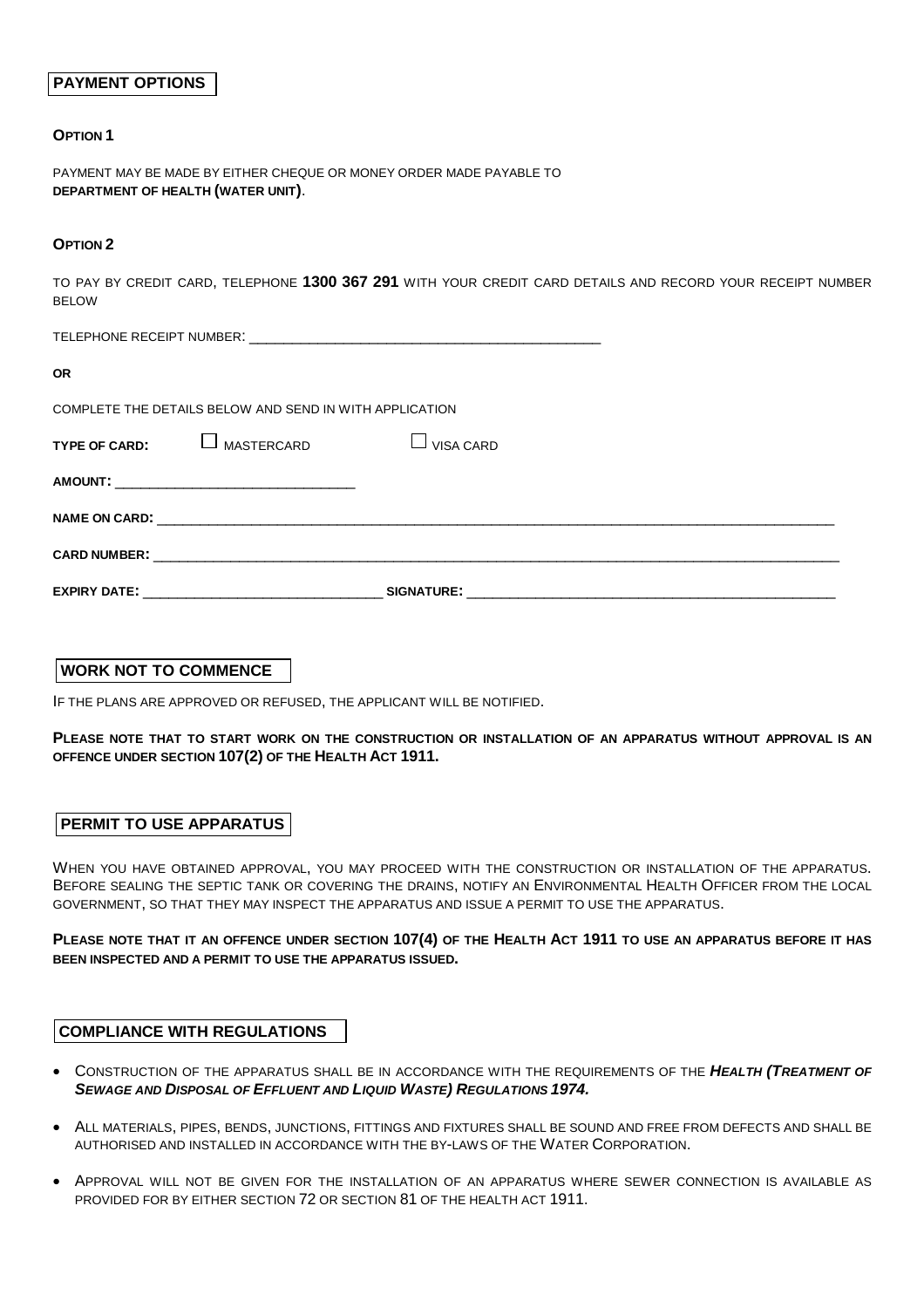## **FEES**

**ALL FEES (WITH THE EXCEPTION OF THE HEALTH DEPARTMENT OF WA APPLICATION FEE) SHOULD BE MADE PAYABLE TO THE LOCAL GOVERNMENT FOR THE DISTRICT IN WHICH THE APPARATUS WILL BE INSTALLED.** 

THE FOLLOWING FEES WILL APPLY:

| <b>LOCAL GOVERNMENT APPLICATION FEE</b>                                                                                       |                        | \$108.00            |
|-------------------------------------------------------------------------------------------------------------------------------|------------------------|---------------------|
| <b>HEALTH DEPARTMENT OF WA APPLICATION FEE</b><br>(a) WITH A LOCAL GOVERNMENT REPORT<br>(b) WITHOUT A LOCAL GOVERNMENT REPORT |                        | \$35.00<br>\$110.00 |
| <b>LOCAL GOVERNMENT REPORT FEE</b><br>(THIS FEE IS SET BY THE LOCAL GOVERNMENT)                                               | <b>RECOMMENDED FEE</b> | \$108.00            |
| FEE FOR THE GRANT OF A PERMIT TO USE AN APPARATUS<br>(INCLUDING ALL INSPECTIONS)                                              |                        | \$108.00            |

**\\WSEP218FS6\HPG\_SECT\$\EHD\WASTE\TYPING\FORMS\SEPTIC APPLICATION JULY 2009.DOC**